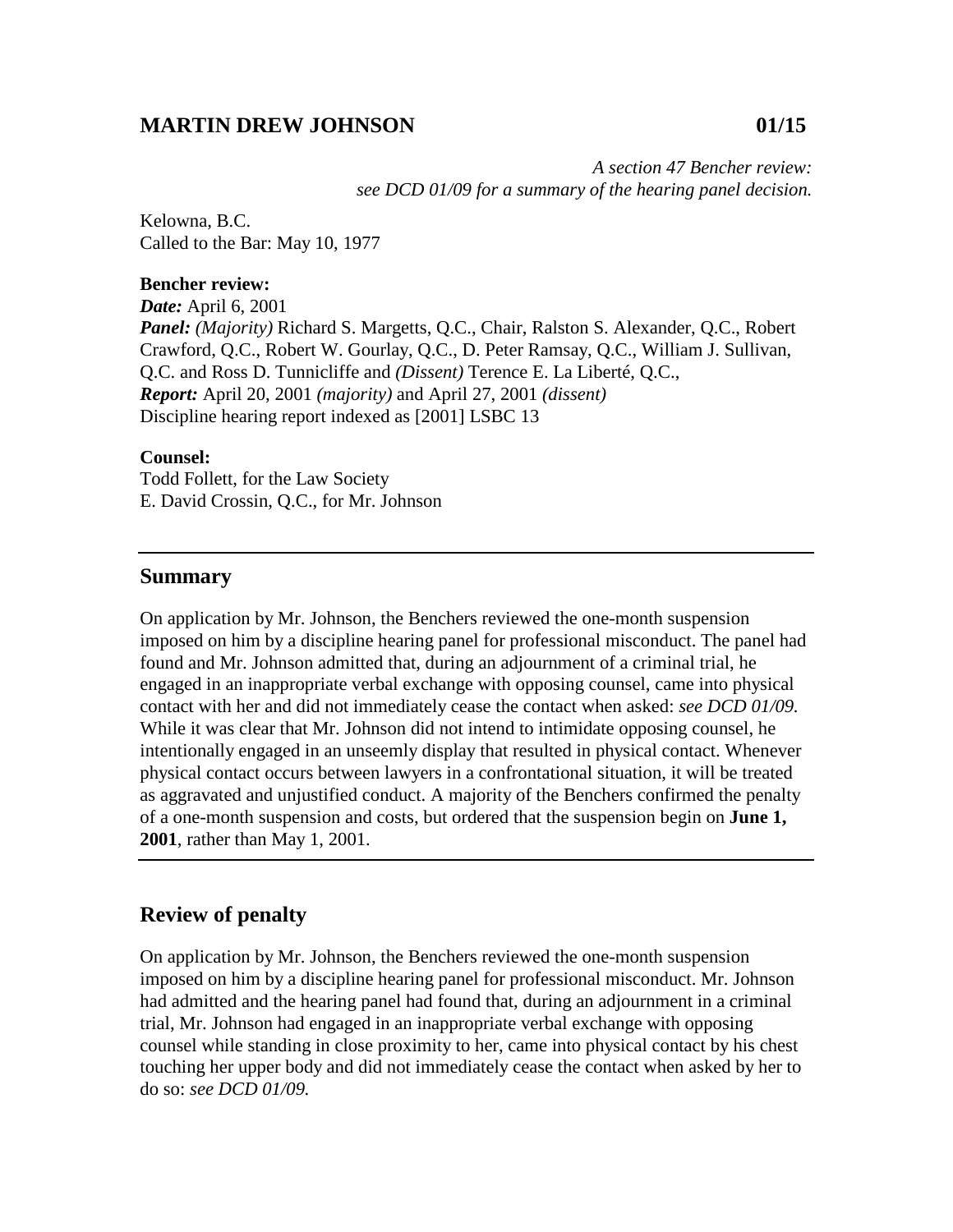The Benchers on review considered a number of arguments put forward on behalf of Mr. Johnson. His counsel submitted that the events in question had taken place four years earlier and were a last vestige of a drug problem for which Mr. Johnson had undergone successful rehabilitation. The Benchers noted that, while Mr. Johnson's addiction explained to some extent earlier conduct problems, no evidence was presented to link that addiction to his behaviour in this case. The Benchers found the rehabilitation undertaken by Mr. Johnston for his drug problem was laudable, but noted that that the seriousness of the conduct justified the penalty imposed.

The Benchers could not characterize Mr. Johnson's behaviour as inadvertent as suggested by his counsel. While it was clear that he did not intend to intimidate opposing counsel, he intentionally engaged in an unseemly display that resulted in physical contact with her. Whenever physical contact occurs between lawyers in a confrontational situation, it will be treated by the Benchers as aggravated and unjustified conduct. There must be a clear message to the profession that this is serious conduct, however rare.

While the Benchers considered Mr. Johnson's conduct record, including a previous citation and five conduct reviews, they were satisfied that, even without that record taken into account, the penalty was appropriate.

A majority of the Benchers on review accordingly confirmed the penalty of a one-month suspension and costs. At Mr. Johnson's request, the Benchers ordered that his suspension begin **June 1, 2001**, rather than May 1, 2001.

# *Dissent*

Mr. La Liberté dissented from the majority of the Benchers on review, and would have imposed a reprimand and no order for costs. As the hearing panel had accepted that Mr. Johnson's actions were unplanned and not intended to intimidate, this was a momentary lapse in which he lost control, and was without deliberation. The incident took place during the first, and most difficult, stage of Mr. Johnson's rehabilitation from addiction. Significantly, he apologized almost immediately, recognizing his error. He has since admitted professional misconduct and expressed sincere remorse.

In Mr. La Liberté's view, Mr. Johnson's addiction was inextricably bound to his aberrant behaviour. The Law Society must encourage lawyers to come forward and deal with difficult issues such as addiction and substance abuse in as open and frank a way as Mr. Johnson. Failing to recognize the link between such behaviour and addiction, and treating a lawyer by simple punishment, may discourage other lawyers from seeking help. In this case, the intervening time and dramatic lifestyle changes of Mr. Johnson must affect disposition of the matter. While his conduct record cannot be ignored, it must be considered in the context of his rehabilitation, education and increased self-awareness.

The principle of general deterrence was applied too rigidly. The Law Society's role is to regulate the profession in the public interest, which may require severe sanctions in some instances. But the Society must also lead, educate and direct the behaviour of lawyers so